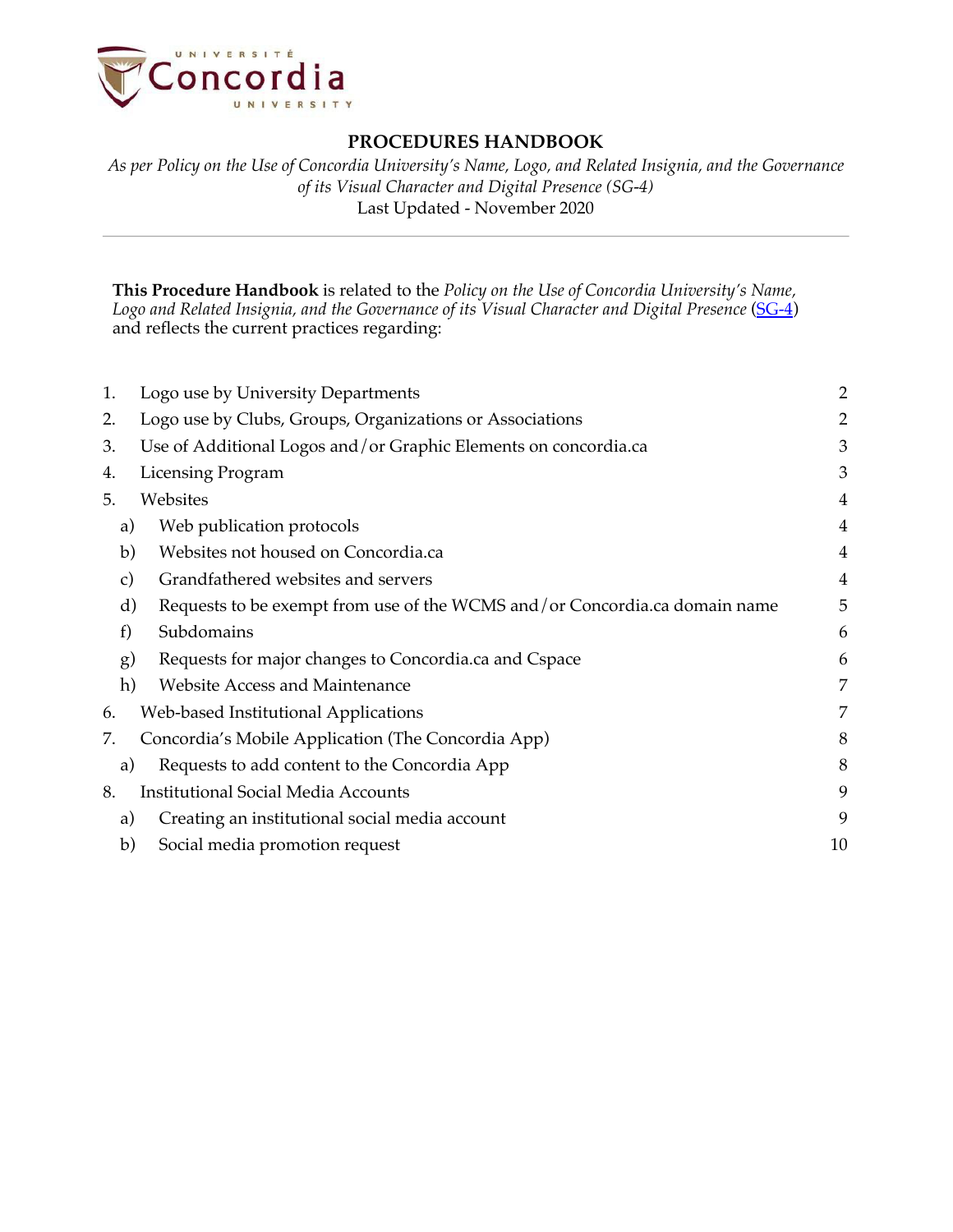

*As per Policy on the Use of Concordia University's Name, Logo, and Related Insignia, and the Governance of its Visual Character and Digital Presence (SG-4)*

#### **1. Logo use by University Departments**

University departments requiring and/or producing printed public materials, must follow one of these options:

- Submit their requirements and specifications to University Communications Services ("UCS") for the internal production of the material;
- Create their own material, which must be submitted to UCS for verification and approval; or
- Arrange for the production of the material by an external company. The company must be selected from a list of approved contractors provided by UCS. The material shall be verified and approved  $\hat{b}y$  UCS. A department that chooses this option is responsible for any related fees.

Please contact the UCS brand and studio manager (veronique.verthuy@concordia.ca) to request the University's official logo and any official photography.

#### **2. Logo use by Clubs, Groups, Organizations or Associations**

The decision to grant permission to a club, group, organization or association (hereinafter referred to individually and collectively as "Group") for the use of the University's name, name logo and/or insignia shall be assessed based on the following guidelines:

- The nature of the Group a group should be of the sort that one would associate with a university community. For example, a not-for-profit group is generally preferable to a for-profit group;
- The membership of the Group a Group in which membership is restricted to University students, faculty, staff or alumni is preferable. The membership should be large enough to warrant using the University's name, logo and/or insignia and to ensure certain stability to the Group;
- The goals and objectives of the Group the objectives and proposed activities of the Group should contribute to the educational, social or cultural values of the University;
- The organizational structure of the Group the Charter, by-laws, procedures or rules of conduct of the Group should be presented. Such documents should enable all members joining the Group to be fully aware of their rights and responsibilities;
- The resources of the Group the human, financial and material resources available to the Group should be demonstrably adequate for the Group to fulfill its mission and objectives;
- The history of the Group a Group that has a proven track record for integrity and success is preferable;
- The internal and external support for the Group: A Group that has received support from other recognized internal and external groups in their application for permission is preferable;
- The quality of the application itself: a Group that submits a well-organized, welldocumented and well-argued application is preferable.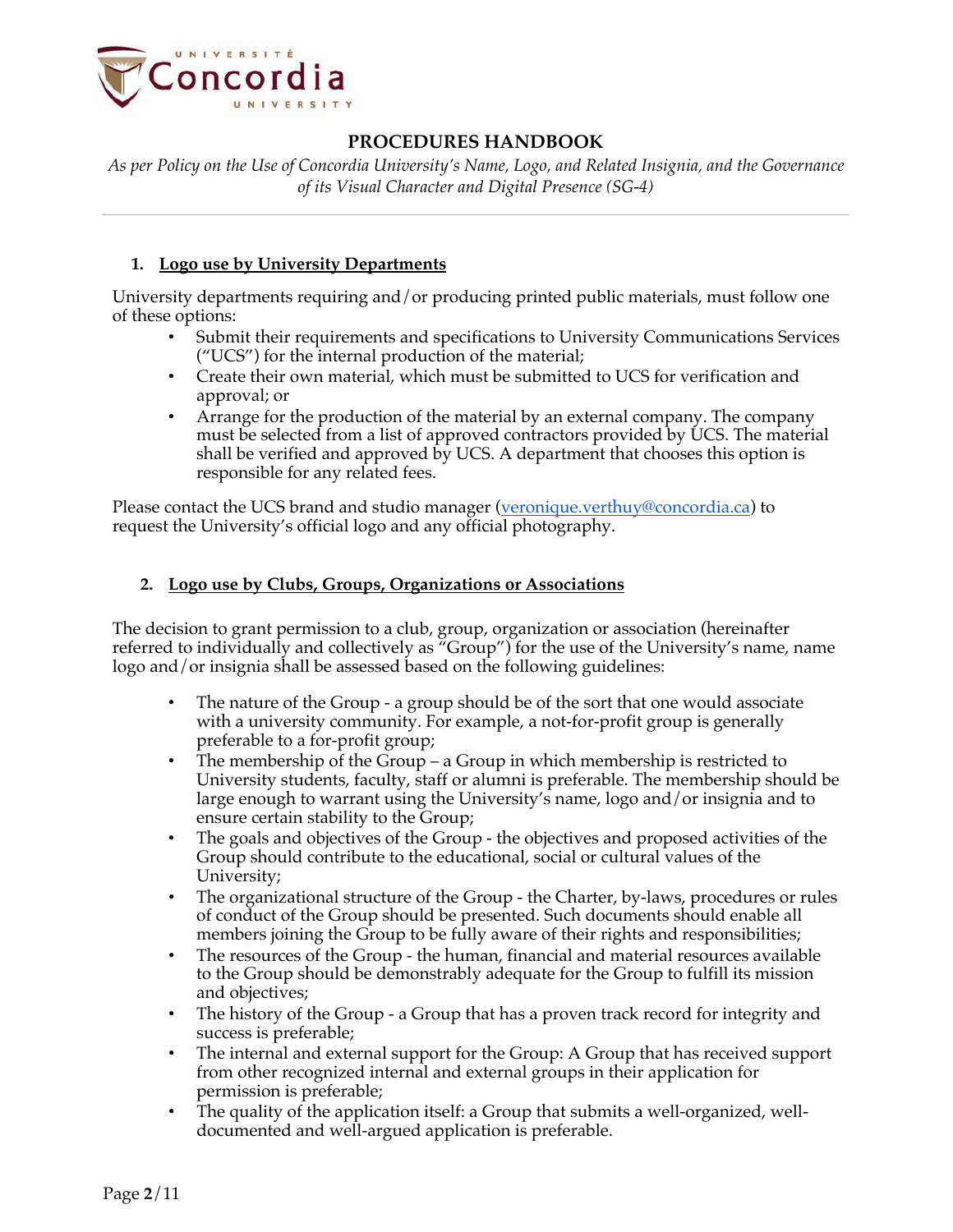

*As per Policy on the Use of Concordia University's Name, Logo, and Related Insignia, and the Governance of its Visual Character and Digital Presence (SG-4)*

### **3. Use of Additional Logos and/or Graphic Elements on concordia.ca**

Any web presence created under the concordia.ca domain is not permitted to have its own unique logo and/or graphic element displayed their page(s).

Exceptions include:

Research centres and/or labs whereby funding agreements stipulate that a graphic element must be present on any or all web presences.

Grandfathered centres and units that already have an approved element being used on their web pages.

### **4. Licensing Program**

All applications for the use of the University's name, logo and/or related insignia for commercial purposes shall be made, in the first instance, for conditional approval of the application, to the UCS brand and studio manager (veronique.verthuy@concordia.ca).

Upon conditional approval of the application, the potential licensee shall submit designs incorporating the University's name, logo and/or related insignia as well as product samples for initial approval by UCS and final approval by the Secretary-General.

Following approval by the Secretary-General, a non-exclusive, revocable licensing agreement shall be entered into with the licensee. The licensing agreement shall apply for a specific term and shall provide for a royalty fee to be paid to the University based on the wholesale price of the product. All royalty fees shall be credited to various scholarships and awards.

In the event of an application for the use of the University name, logo and/or related insignia in conjunction with fund-raising or charitable events, the Secretary-General may decide that royalty fees shall not be charged.

The University Bookstore, the Office of Advancement and Alumni Relations and the Department of Recreation and Athletics are excluded from the mandatory licensing program.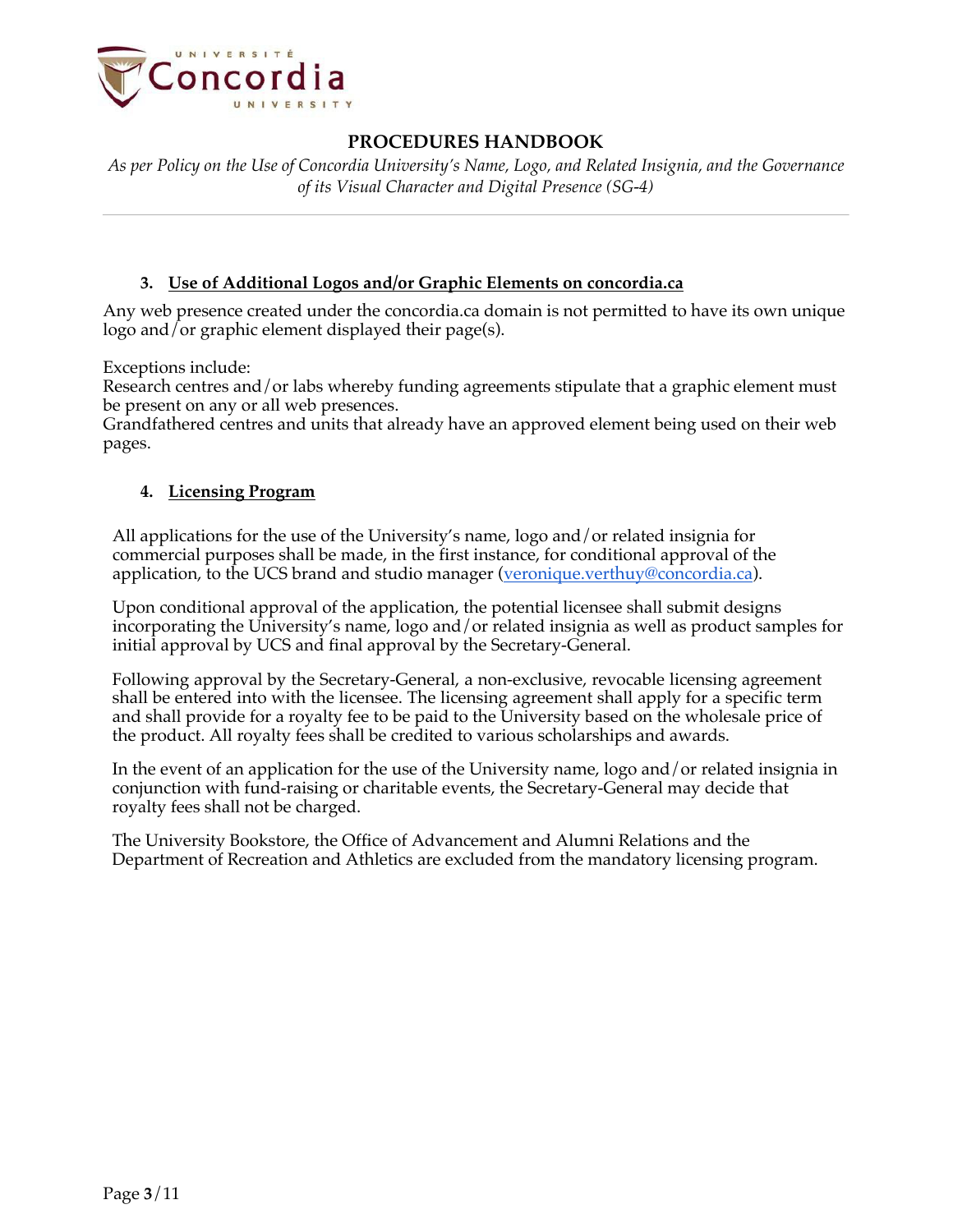

*As per Policy on the Use of Concordia University's Name, Logo, and Related Insignia, and the Governance of its Visual Character and Digital Presence (SG-4)*

### **5. Websites**

### *a) Web publication protocols*

There are four "tiers" of web content publication protocols at Concordia University.

- 1. Web content that represents a core functionality and/or service of the University.
	- a. Ie: a faculty, department, unit, program, service, research centre, etc.
- 2. Web content created in partnership with the University
	- a. Ie: Partnered programs, research grants, research networks, initiatives, etc.
- 3. Web content that supports a more individual endeavour for a faculty member in the university
	- a. Ie: personal website for a faculty member, or a website to support a specific course
- 4. Web content that supports a research lab and/or group owned by a faculty member(s)

Tier 1: This is the responsibility of the Web Communications team. All content *must* be published in the University's chosen Web Content Management System (WCMS) Adobe Experience Manager (AEM).

Tier 2: This is the responsibility of the Web Communications team. Whether or not the website should live on the WCMS is at the discretion of the Web Communications team; each request will be evaluated on a case-by-case basis. In cases where an exception has been granted (see section 5d) and the website can live externally to Concordia.ca, the required web presence on our WCMS gets reduced to a single web page that summarizes the external web presence.

Tiers 3 and 4: UCS is not involved in the creation of websites that fall into these tiers. Any existing websites that fall into these categories that currently live on our WCMS will be grandfathered, however further substantial overhauls/revamps will not be undertaken.

### *b) Websites not housed on Concordia.ca*

Websites from the following units are not housed on Concordia.ca:

- University-affiliated daycare centres
- Student groups, associations, and clubs
- Unions and other similar associations

### *c) Grandfathered websites and servers*

Websites housed on University-affiliated secondary servers prior to January 1, 2015, will continue to be accommodated to the extent that it is possible to do so within the parameters established by IITS for the ease, security and maintenance of secondary servers.

A unit that forms a part of the above list of exceptions planning to launch a website after January 1, 2015, and have it housed on Concordia.ca, will have to work within the parameters established by IITS for the use, security and maintenance of secondary servers. The request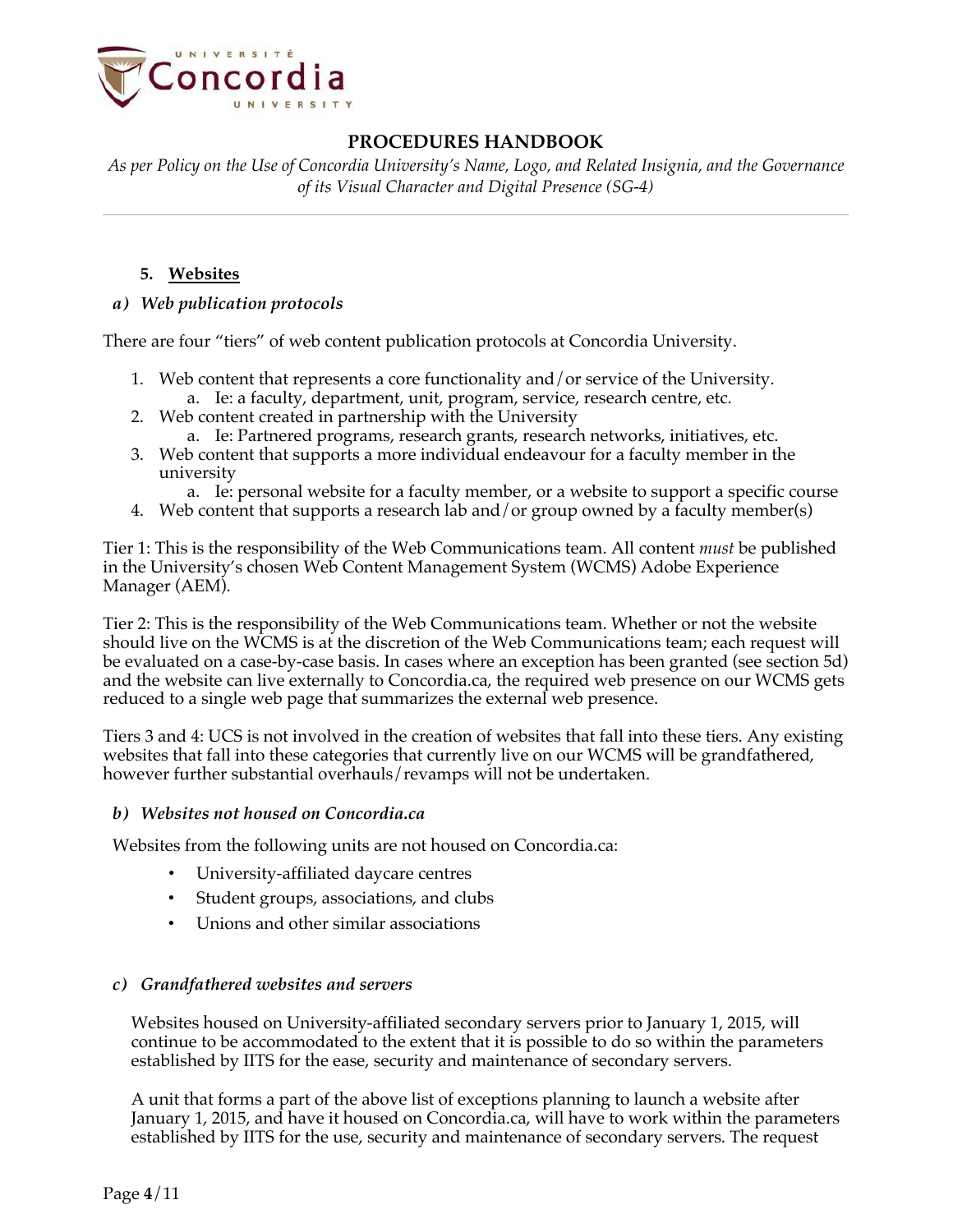

*As per Policy on the Use of Concordia University's Name, Logo, and Related Insignia, and the Governance of its Visual Character and Digital Presence (SG-4)*

will also be reviewed by UCS as should the new website fall into the categorization of a tier 1 or tier 2 web presence (section 5a), it will be required that the new website be built on the University's WCMS.

### *d) Requests to be exempt from use of the WCMS and/or Concordia.ca domain name*

Websites from the following units may apply to be exempt from Concordia's Web Content Management System (WCMS) and be housed on a non-Concordia server and not have a Concordia.ca domain name:

- A research centre consortium that involves external partners
- Research centres/units for which the visual component of the site is considered integral to the research/creation itself

To apply for an exemption, a unit must submit a written request to UCS Web Communications (caroline.damour@concordia.ca).

If the request is granted, the unit must:

- Work with University Communications Services (UCS) to create a landing page within the concordia.ca website
- Have the external website conform to Concordia's overall look & feel
	- o The website design must be approved by UCS
	- o The domain name must be approved by UCS
	- o The website must contain the Concordia logo in a prominent location

#### e) **Request for migration to Concordia's WCMS**

To begin the process of moving a website that was previously hosted on a secondary Concordia server, or an external server, to the WCMS, the following information must be provided in writing to UCS Web Communications (caroline.damour@concordia.ca):

- A justification from the Dean or VP, Research and Graduate Studies or AVP Research shall be used to evaluate the merit of the project. This justification should also answer the following questions:
	- o Who is responsible for managing the website?
	- $\circ$  Who is the website's target audience? (e.g., current students, prospective students, current faculty, prospective faculty).
	- o Is the current website running on a third-party application?

**Evaluation**: UCS /IITS Liaison committee will review the written request and contact the unit in question to discuss how to best move the site to Concordia's WCMS.

**Timeline**: If granted, a prospective timeline for migrating a unit's website will be established pursuant to discussions with UCS.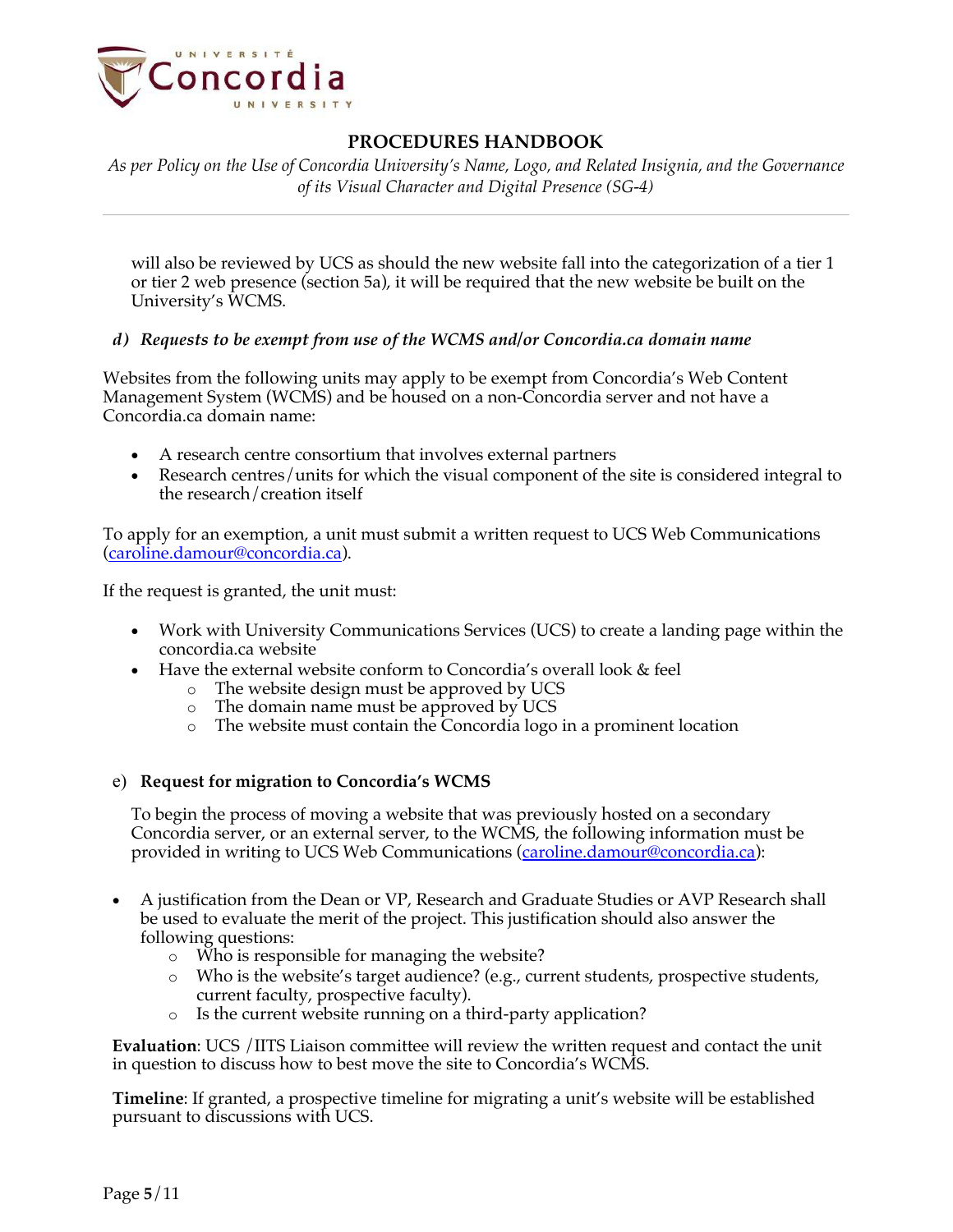

*As per Policy on the Use of Concordia University's Name, Logo, and Related Insignia, and the Governance of its Visual Character and Digital Presence (SG-4)*

### *f) Subdomains*

When Concordia launched its unified web presence using the Adobe Experience Manager Web Content Management System, the University moved from having web presences live in a subdomain environment to a sub-folder environment. As per clause 5c, there are several grandfathered informational websites still in existence, however no new web presences may be created on a subdomain of Concordia.ca. Exceptions to this rule are made on a case-by-case basis for Web-based institutional applications (see Section 6) that support a core University function and/or initiative, and for shared initiatives with partner organizations. Requests to have a subdomain request approved must be sent to Web Communications (either by email: caroline.damour@concordia.ca, or via the current IITS ticketing system)

### *g) Requests for major changes to Concordia.ca and Cspace*

There may be requests for major changes to the Concordia.ca public website and/or the intranet (Cspace), such as the revamping of the information architecture (navigation/page structure), visual redesigns, as well as the development of new features and functionality.

Any major changes should be first discussed with the unit's Communications Advisor prior to submitting a request. Units without a Communications Advisor are invited to contact webcoord@concordia.ca

**Request submission process**: A unit may provide its written request for major changes to the Concordia.ca website and to Cspace, to UCS Web Communications (by email: webcoord@concordia.ca or via and Easy Projects Web Request Form). This request must include the following information:

- Is the change for Concordia.ca, Cspace or both?
- Does the change involve information architecture, visual redesigns and/or the development of new features and functionality?
- Describe the requested changes in detail (ideally using a Word document).
- Who is the website's target audience? (e.g., current students, prospective students, current faculty, prospective faculty).
- Why are you requesting this change?
- Do you have analytics to accompany your request?

**Evaluation**: UCS Web Communications will review the written request and contact the unit in question.

**Timeline**: If the request is accepted, a prospective timeline will be established pursuant to discussions with UCS.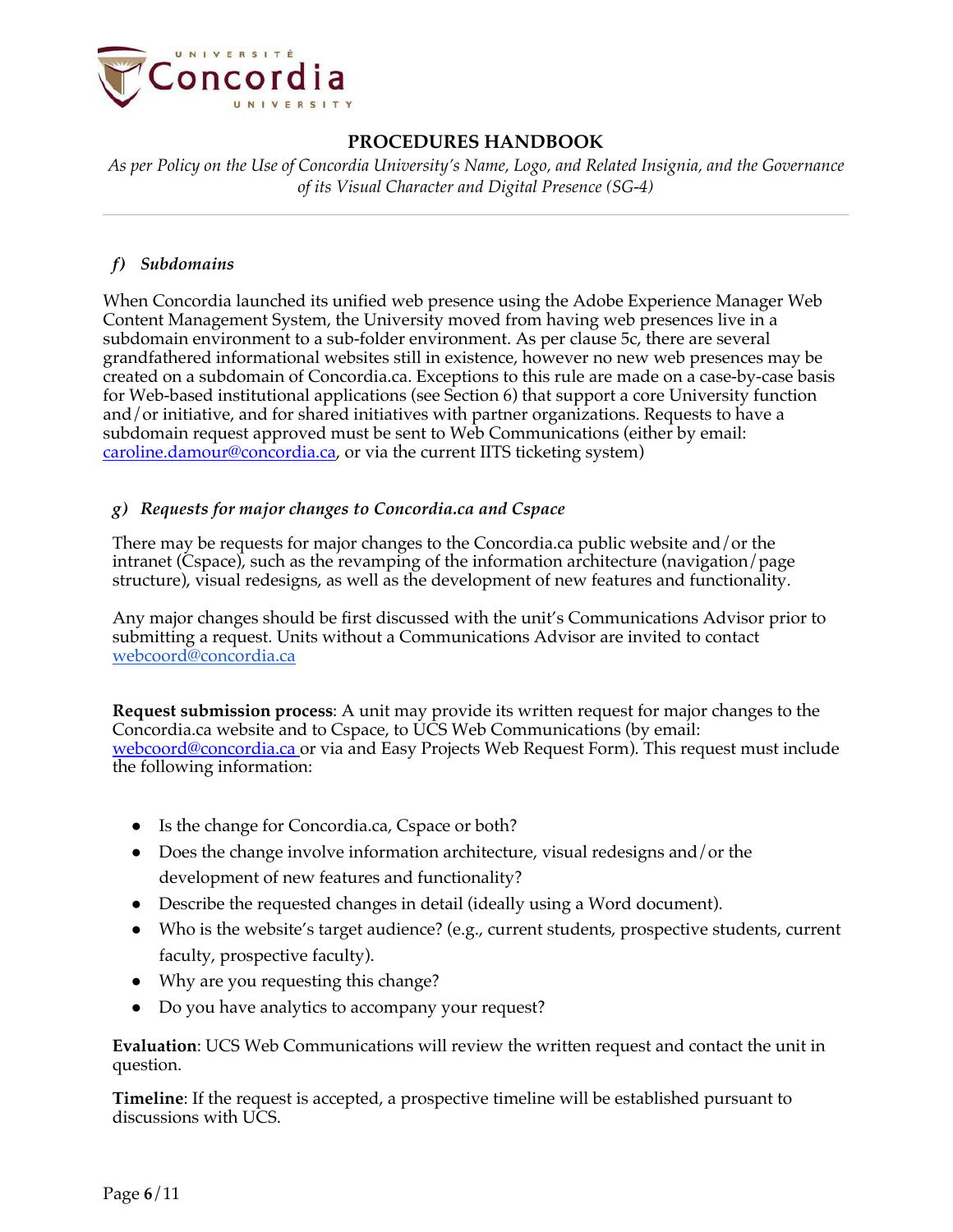

*As per Policy on the Use of Concordia University's Name, Logo, and Related Insignia, and the Governance of its Visual Character and Digital Presence (SG-4)*

#### *h) Website Access and Maintenance*

Members of the Concordia community may request access to specific pages within the Concordia.ca website as per the conditions outlined in the AEM Web Training and User Access Agreement. Once a user has been trained and given access to their unit's webpages, UCS's role (with regards to that specific unit's pages) changes from being an author and updater, to one of support for the trained user. Unless large changes need to be undertaken\*, the trained user is expected to update and maintain their unit's web presence.

*\*examples of large changes include changes in navigation, landing page layout, visual design changes, creation/deletion of multiple pages, page moves and creation of folders.*

#### **6. Web-based Institutional Applications**

Academic and administrative units may house web-based institutional applications outside of the WCMS—either using the Concordia.ca domain name or an alternative domain name should the WCMS not meet the needs of the unit in question. In order for an application to be considered, it must support a core University function and/or initiative.

Examples of such applications are:

- the University's student information system (SIS)
- HR & Finance systems (Unity)
- Student CRM
- Selligent
- Embrace the City

All institutional applications must have their UI/design approved by UCS *prior to launch* to ensure the overall UX harmonization and seamless branding of Concordia's institutional applications.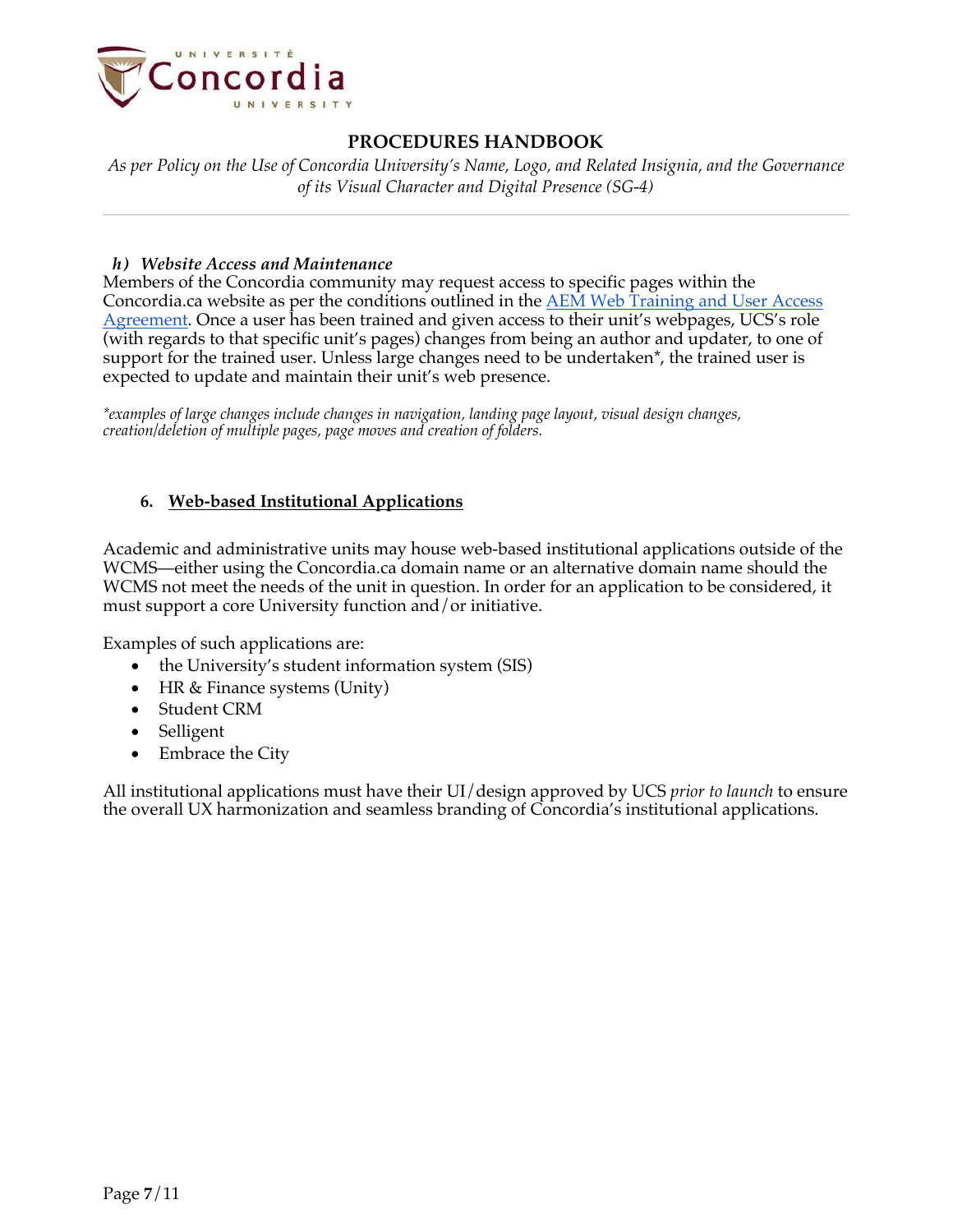

*As per Policy on the Use of Concordia University's Name, Logo, and Related Insignia, and the Governance of its Visual Character and Digital Presence (SG-4)*

### **7. Concordia's Mobile Application (The Concordia App)**

#### *a) Requests to add content to the Concordia App*

**Request process:** Individuals who would like to submit a request to develop content to be placed on the Concordia app should write a proposal that contains the following information and email it to (caroline.damour@concordia.ca)

- What is the motivation behind the requested content?
- Who is the target audience?
- Project summary
- Project stakeholders
- Technical/user requirements
- Future maintenance (effort and costs)

**Evaluation:** Representatives from both UCS and IITS meet monthly to evaluate and approve such requests. Please note that, in order to develop a better understanding of the associated requirements and to be best poised to evaluate a request, UCS and IITS may request that a proposal and a presentation be delivered about the suggested addition(s) to the app.

**Timeline:** A prospective timeline will be established pursuant to discussions with UCS and IITS representatives.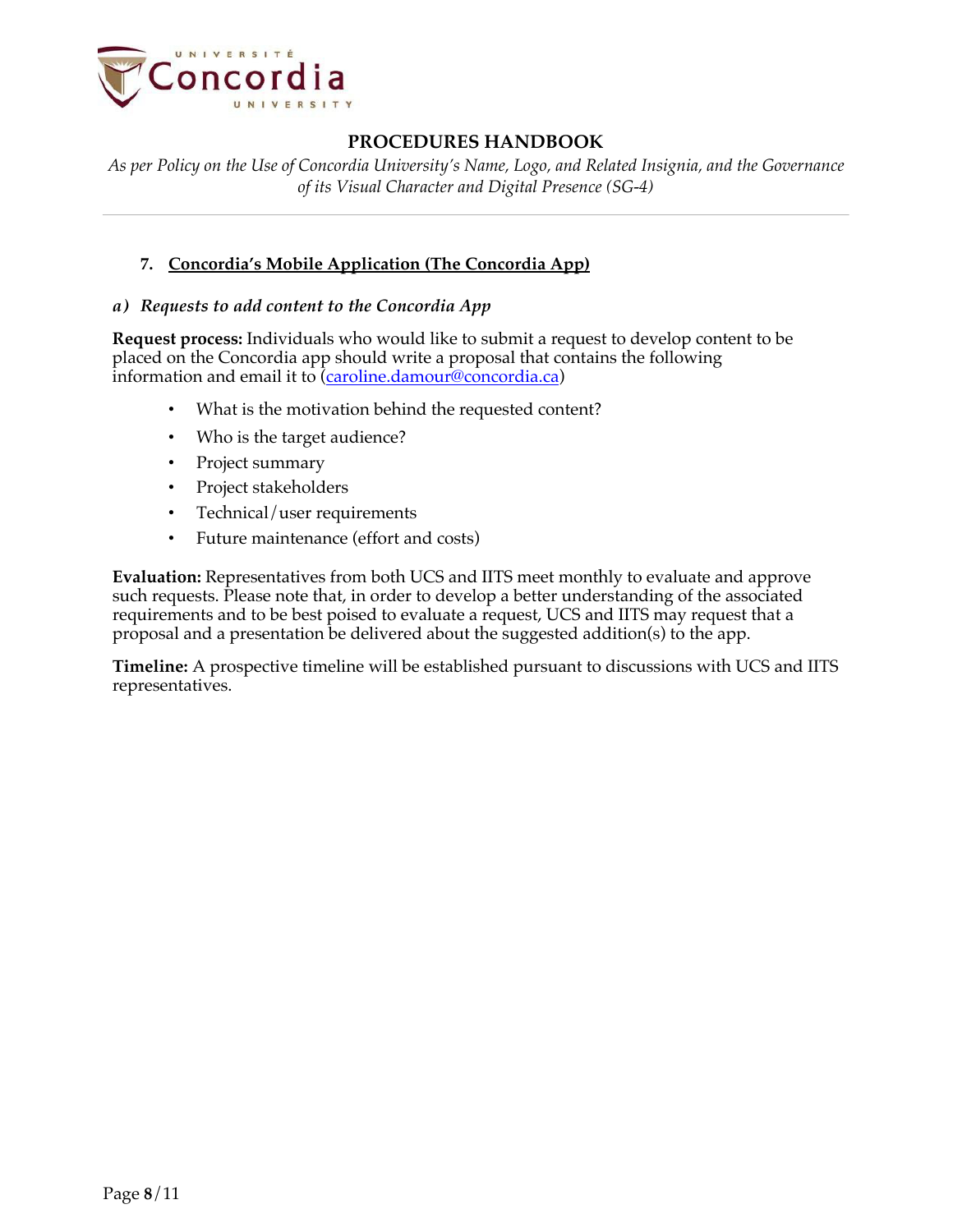

*As per Policy on the Use of Concordia University's Name, Logo, and Related Insignia, and the Governance of its Visual Character and Digital Presence (SG-4)*

### **8. Institutional Social Media Accounts**

#### *a) Creating an institutional social media account*

If an academic or administrative unit wishes to create and manage a Concordia social media account, that unit should contact its Communications Advisor or the UCS Social Media team (socialmedia@concordia.ca), who will review the written request and contact the unit in question to discuss optimal solutions.

Creating an account without in-depth knowledge of social media best practices or an awareness of the time, resource and content requirements is not advisable, especially considering content may be able to be promoted on existing accounts that already boast a large follower base. For example:

- Concordia Facebook: 107,000+ followers
- Concordia Twitter: 74,000+ followers
- Concordia Instagram: 31,000+ followers
- Concordia LinkedIn page: 240,000+ followers
- Concordia YouTube: 11,900+ channel subscribers
- Concordia Flickr: 3,600,000+ views

Managing a social media account is labour intensive and requires a plan that includes answers to the following questions:

*Goals*

- What are the goals of the proposed social media account(s)??
- Who are the audiences you are trying to reach? Are they on social media? If so, which platforms?
- What content will you be sharing on these platforms? Is the nature of the content a good fit with content typically posted on the target platforms?
- Does the content appeal to the targeted demographic?
- How would this presence work with other communication channels used by the University (website, other social media services)?
- Does a similar social media presence already exist? If so, would working with this presence make better sense for the targeted audience?

*Level of engagement*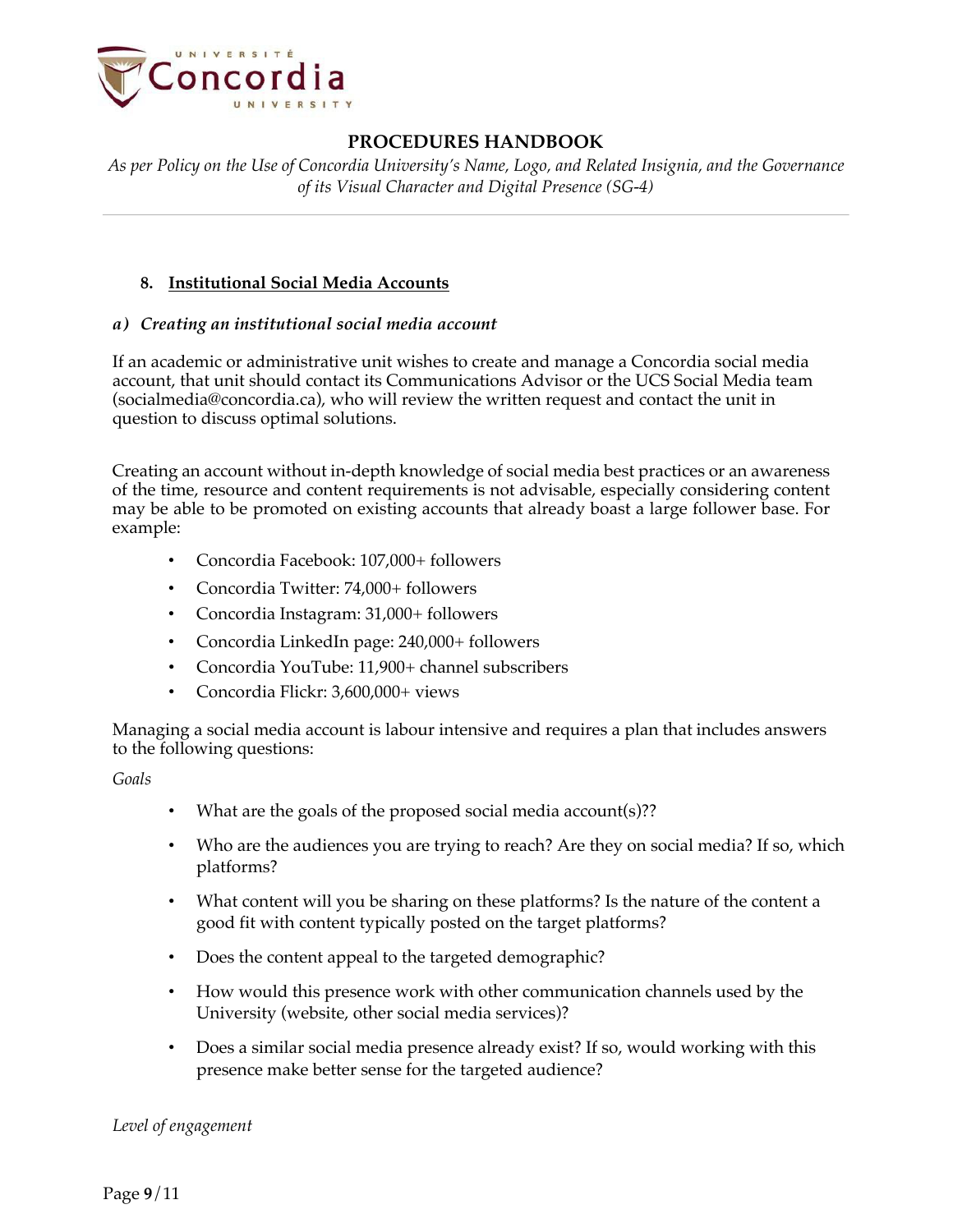

*As per Policy on the Use of Concordia University's Name, Logo, and Related Insignia, and the Governance of its Visual Character and Digital Presence (SG-4)*

- What time commitment is required to run the proposed account(s)?
- Are the required resources available?
- How will the community be engaged and what are the implications of its participation?
- How often will content need to be produced to keep the channel(s) refreshed and relevant?
- How can the Concordia brand be protected? Is additional moderation necessary?
- For how long will the proposed presence exist?

### *Strategic considerations*

- How will success be measured in qualitative and quantitative terms?
- What is the proposed exit strategy?
- Is the overall time investment and cost worth the benefit the social media channel(s) /presence will deliver?

**Request submission process:** A unit may contact the Communications Advisor responsible for that unit who will work with it and the UCS social media team to help the unit:

- Map out its needs set up a meeting with a member of the social media team to discuss best options to meet the unit's goals
- Help identify and recommend an appropriate name/handle and hashtag
- Help set up the account(s)
- Provide graphic materials for the accounts (ie Avatar, suggestions for cover images)
- Provide branding guidelines for things like bios, about sections...etc. ensuring that the unit is following University branding guidelines and policies
- Provide overall guidelines and help with social media standards, including tagging, replying, the use of hashtags, link shorteners, etc.
- Make suggestions as to how to promote the unit's content and events in conjunction with the social media team, via the weekly social media line-up, in addition to possibly collaborating with other units at the University with a presence on social media
- Offer suggestions on how to engage with a unit's audiences on social media and how to respond to negative comments

Units who do not have a Communications Advisor are invited to contact socialmedia@concordia.ca.

### *b) Social media promotion request*

A unit interested in requesting the promotion of an initiative or event or running a social media promotional campaign should should contact their Communications Advisor or the UCS social